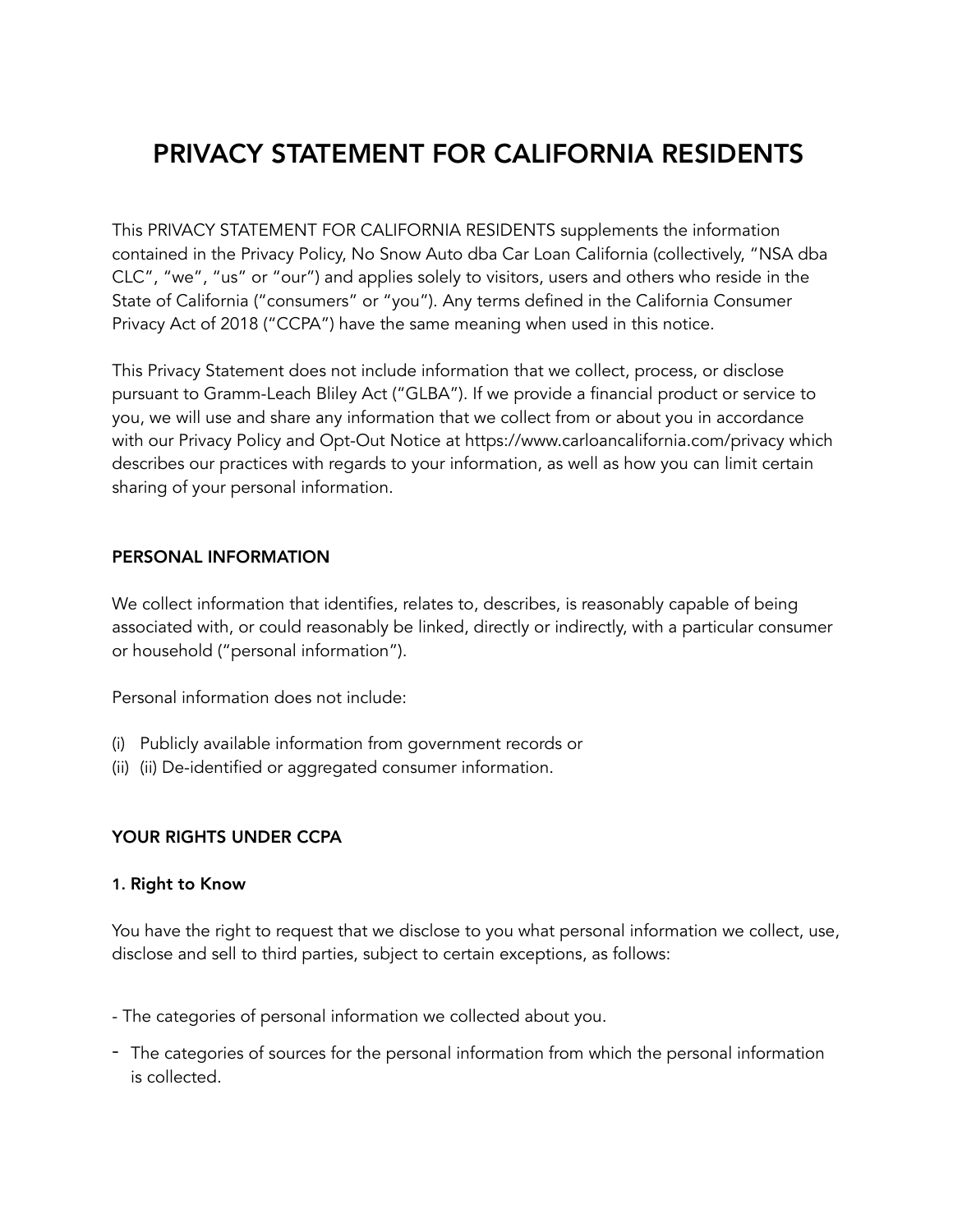- The business or commercial purpose for collecting your personal information.
- The categories of third parties with whom we share that personal information.
- The specific pieces of personal information we collected about you.

- If we sold or disclosed your personal information for a business purpose, additional information disclosing:

The categories of personal information that we disclosed about your for a business or commercial purpose; and

The categories of third parties to whom your personal information was disclosed for a business or commercial purpose, and which category of personal information was disclosed to that category of third party.

## 2. Right to Request the Deletion of Your Personal Information

You have the right to request that we delete your personal information, subject to certain exceptions.

We may deny your deletion request, including, but not limited to, if retaining the information is necessary for us or our service providers to:

- Complete the transaction for which we collected the personal information, provide a good or service that you requested, take actions reasonably anticipated within the context of our ongoing business relationship with you or otherwise perform our contractual obligations with you.

- Detect security incidents, protect against malicious, deceptive, fraudulent, or illegal activity or prosecute those responsible for such activities.

- Comply with the California Electronic Communications Privacy Act (Cal. Penal Code § 1546 seq.).

- Enable solely internal uses that are reasonably aligned with your expectations based on your relationship with us.

- Comply with a legal obligation.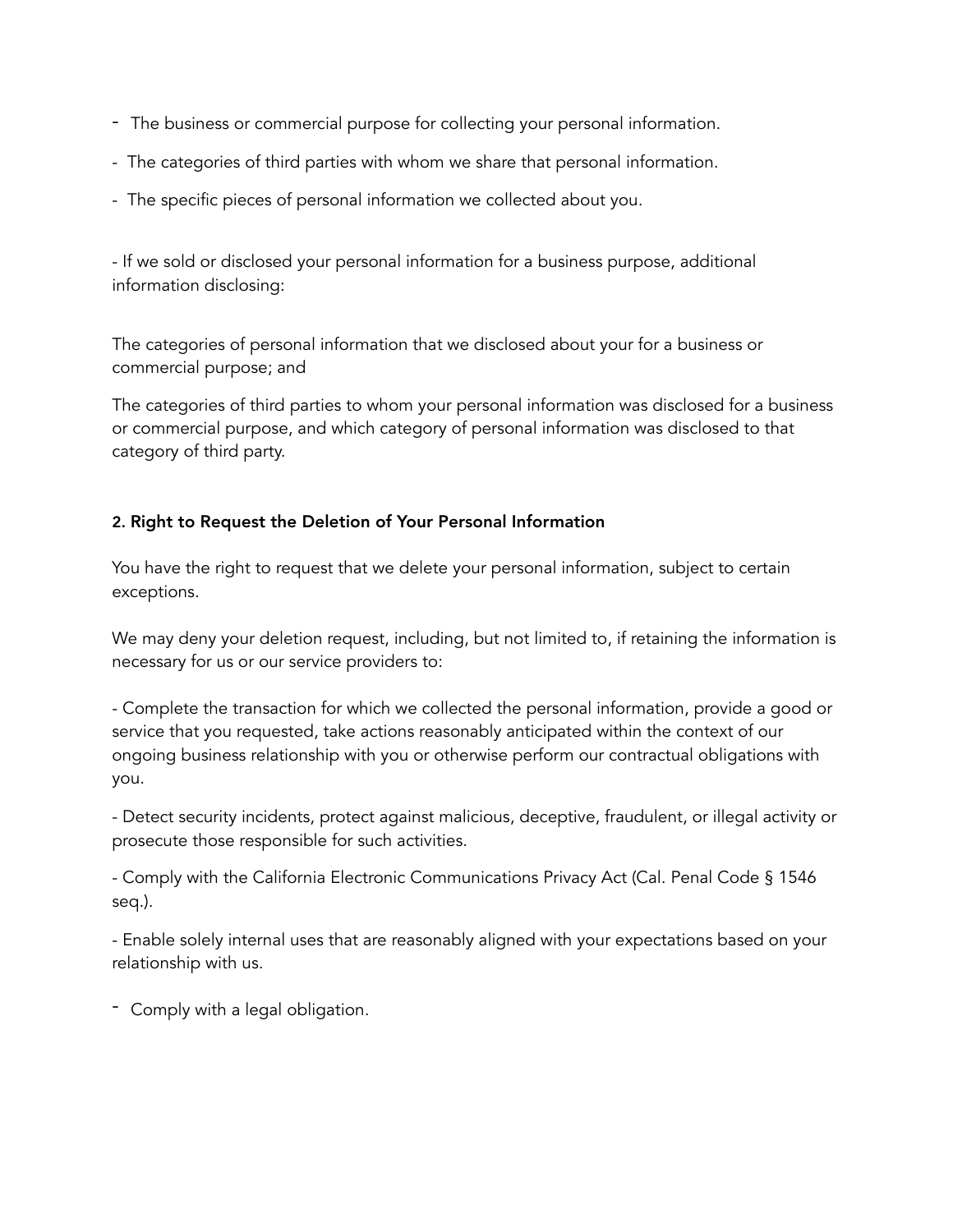#### 3. Right to Opt Out of the Sale of Personal Information

We do not currently sell your personal information to third parties and will not sell your personal information in the future without providing you a notice informing you of your right to opt-out of such sale.

#### 4. Right to Non-Discrimination

We will not discriminate against you for exercising any of your rights under CCPA. Unless permitted by the CCPA, we will not: (i) deny you goods or services; (ii) charge you different prices or rates for goods or services, including through granting discounts or other benefits, or imposing penalties; (iii) provide you a different level or quality of goods or services; or (iv) suggest that you may receive a different price or rate for goods or services or a different level or quality of goods or services.

## INFORMATION WE COLLECT

We obtain the information from the following categories of sources:

- Directly and indirectly from activity on our website (www.carloancalifornia.com). For example, from submissions through our website portal or website usage details collected automatically.
- From third parties that interact with us in connection with the services we perform. For example, from lead generation services, social media and publicly available sources on the internet.
- Directly and indirectly from our customer or consumers. For example, from documents that our customers provide us related to the services for which they engages us or information we collect from providing services to them.

#### PURPOSE FOR COLLECTING THE PERSONAL INFORMATION

We collect the personal information described above for one or more of the following business purposes:

- Auditing related to a current interaction with you and concurrent transactions, and auditing compliance.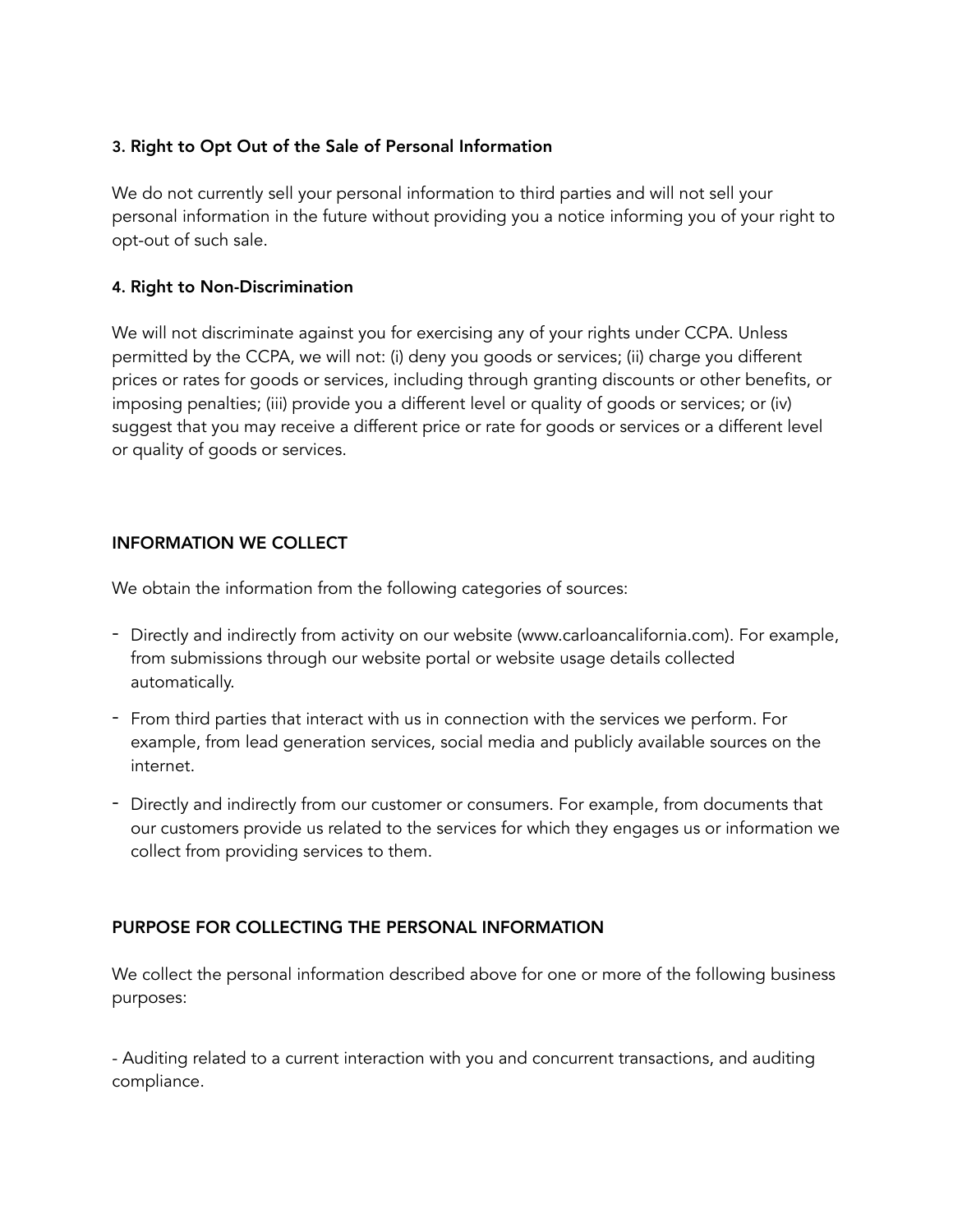- Detecting security incidents, protecting against malicious, deceptive, fraudulent, or illegal activity and prosecuting those responsible for that activity.

- Debugging to identify and repair errors that impair existing intended functionality.

- Short-term, transient use, as long as the personal information is not disclosed to another third party and is not used to build a profile about you or otherwise alter your experience outside the current interaction, including but not limited to the contextual customization of ads shown as part of the same interaction.

- Performing services for you, directly or through a service provider, including maintaining or servicing accounts, providing customer service, processing or fulfilling orders and transactions, verifying customer information, processing payments, providing financing, providing analytic services or providing similar services. This includes using the information to provide you products or services that you request from us. This also includes using your personal information to fulfill or meet the reason for which you provide us the information.

- Undertaking internal research for technological development and demonstration.

- Undertaking activities to verify or maintain the quality or safety of a service or device that is owned or controlled by us, and to improve, upgrade or enhance the service or device that is owned or controlled by us.

We will not collect additional categories of personal information or use the personal information we collected for materially different, unrelated or incompatible purposes without providing you notice.

# SHARING OF PERSONAL INFORMATION

We may disclose your personal information to third parties for a business purpose. There has been no sale of California personal information to a third party in the preceding twelve (12) months. In the preceding twelve (12) months, we have disclosed the following categories of personal information for a business purpose:

We disclose your personal information for a business purpose to the following categories of third parties:

- (i) Our affiliates
- (ii) Service providers
- (iii) Third parties to whom you or your agents authorize us to disclose your personal information in connection with products or services we provide to you.